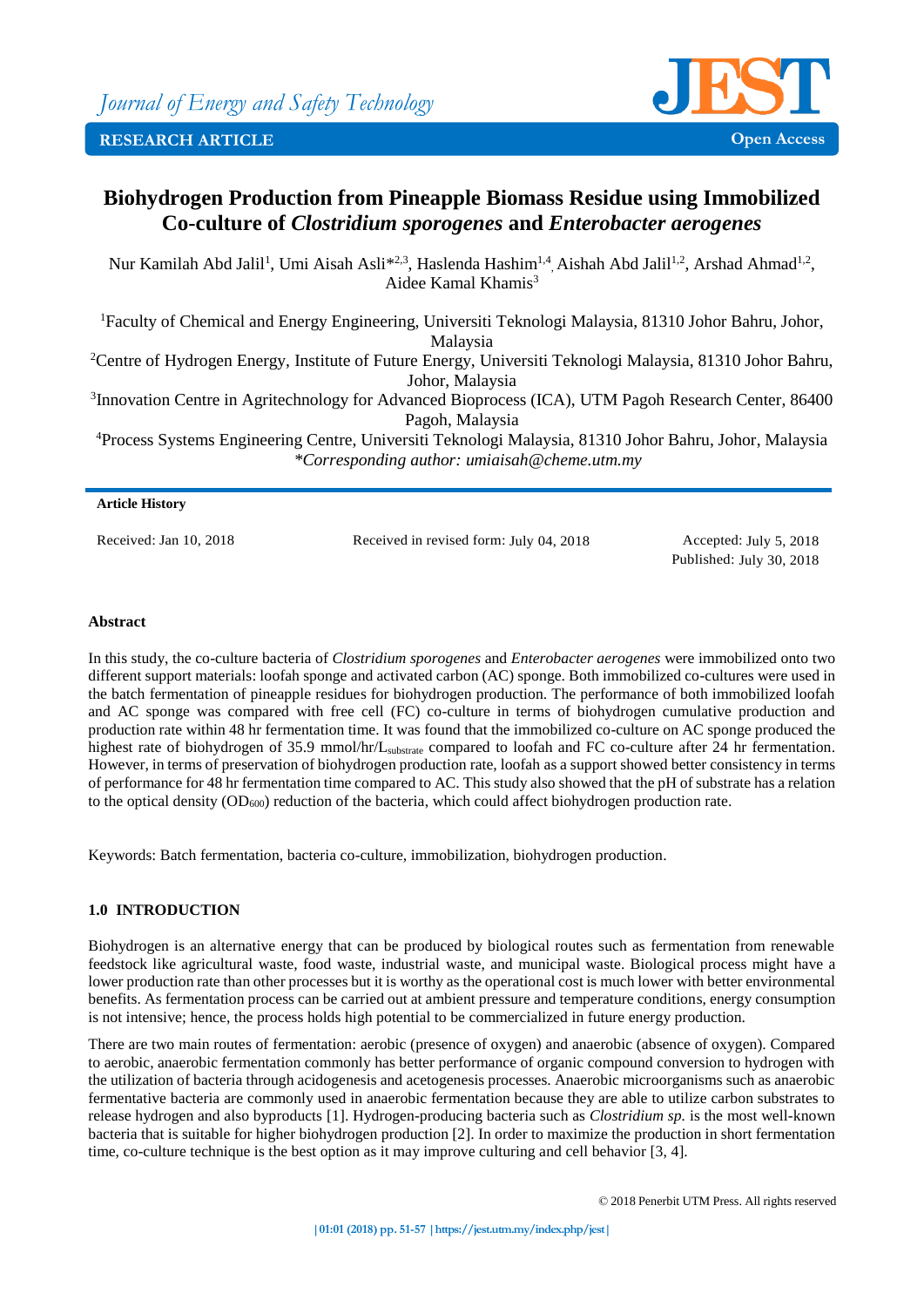#### **Umi Aisah Asli et al. / JEST – Journal of Energy and Safety Technology. vol. 1, no.1 (2018): 51-57**

Co-culture bacteria can be used either in a free or an immobilized form on suitable support materials. Currently, immobilized cell has been widely used for hydrogen production either in laboratory or industrial scale as an alternative to enhance microorganisms' activity in a fermentation system  $[2-17]$ . The most applied method for immobilization is cell entrapment [4–8, 16, 18, 20–23], in which microorganisms are enclosed in a porous matrix to allow cell-substrate diffusion and cells-products away from the material utilized. The advantages of immobilized cultures include reducing risk of contamination [21], higher metabolic activity [4], reusable [4, 5], and easier separation of solids and liquids [22].

In this study of the production of biohydrogen, immobilized method was applied to sustain the bacteria for the maximum utilization of pineapple substrate. Two types of support materials, loofah sponge and activated carbon (AC) sponge, were used for the new combination co-culture of *Enterobacter aerogenes* (*E. aerogenes*) and *Clostridium sporogenes* (*C. sporogenes*). *E. aerogenes* was selected because it is a facultative anaerobe that can survive if oxygen is present. *E. aerogenes* commonly utilizes oxygen and simultaneously provides anaerobic condition to a strict anaerobe, *C. sporogenes*. The main objective of this work is to compare biohydrogen production of the immobilized co-culture on both support materials with free co-culture. The optical density of bacteria and pH condition of substrate were monitored to relate both factors to biohydrogen performance.

## **2.0 METHODOLOGY**

#### **2.1 Pineapple Substrate Preparation**

Fresh pineapple waste was obtained from fruit stalls at a local market. In this experiment, only pineapple peels were used and subjected to steam heat pretreatment (autoclaved). The pineapple peels were chopped into small pieces. Afterwards, the chopped pineapple waste was crushed using a steel blender (Waring Commercial Blender) with distilled water in the ratio of 1:2. Next, the mixture was filtrated to obtain the hydrolysate or extract for characterization analysis. After characterization, the hydrolysate was stored in a refrigerator at 4 °C and restored to ambient temperature (25 °C) prior to use. The substrate was neutralized to pH 7 every time before it was mixed with inoculum for fermentation.

#### **2.2 Co-culture and Immobilization Preparation**

Facultative anaerobe (*E. aerogenes*–ATCC 13048) and a strict anaerobe (*C. sporogenes* – ATCC 19404) purchased from Microbiologics (Saint Cloud, USA) were utilized as the co-culture to perform fermentation process. Commercial loofah sponge and AC sponge were used as the support materials to retain the co-culture bacteria. For inoculum (co-culture) preparation, both bacteria were activated onto the agar before cultivated into nutrient broth. Next, approximately  $0.2 \pm$ 0.1 (OD600) of *E. aerogenes* and *C. sporogenes* were mixed carefully and aseptically, and then incubated for 24 hr (overnight) before immersion of the support materials. Meanwhile, loofah and activated carbon (AC) sponges were cut into pieces ( $1 \pm 0.2$  cm  $\times$  1  $\pm$  0.2 cm) and soaked in boiling water for 30 min. After that, the sponges were washed under tap water before left in distilled water for 24 hr (changed 3 to 4 times). This is essential to remove all fine suspended particles [8]. Next, the sponges were dried in an oven at 70 °C overnight before dried uniformly in a desiccator. The sponges were then soaked inside 90 ml of nutrient broth (30% of working volume) and incubated for another 24 hr at 130 rpm and 37 °C prior to use. The sponges were mixed with the substrate for further fermentation. The inoculum was directly used or mixed with pineapple substrate for mobilize co-culture set-up without soaking any sponge for immobilization.

## **2.3 Experimental Condition (Batch Set-Up)**

The schematic diagram of experimental setup is shown in Figure 1. The fermentation of collected pineapple waste was carried out in a 500 ml Dreschel bottle with the working volume of 300 ml. 210 ml of pineapple waste was first added to a 500 ml Dreschel bottle and the inoculum or/and immobilized sponges were then added to the substrate. The initial pH of the substrate was adjusted using 0.5 M sodium hydroxide (NaOH) to achieve the initial pH of 7. Nitrogen sparging was applied to provide anaerobic condition for the fermentation process and the bottles were sealed and placed in a water bath to maintain the culture medium at  $33 \pm 1$  °C. Mixing was provided by a stirring magnetic bar in the bottle. In this experiment, gas purging was only applied at the early stage of the set-up and manual mixing was applied at every 12 hr interval. The volume of biogas collected was read from the scales on the gas collection measuring cylinder through water displacement method at 12 hr interval. The volume of water displaced in the measuring cylinder was determined as the volume of biohydrogen produced whereas the gas captured in polyvinylidene fluoride (PVDF) gas bag was analyzed using gas chromatography (Agilent Technologies, 6890N, Network GC System) equipped with a thermal conductivity detector (TCD) to obtain the composition and amount of biohydrogen produced.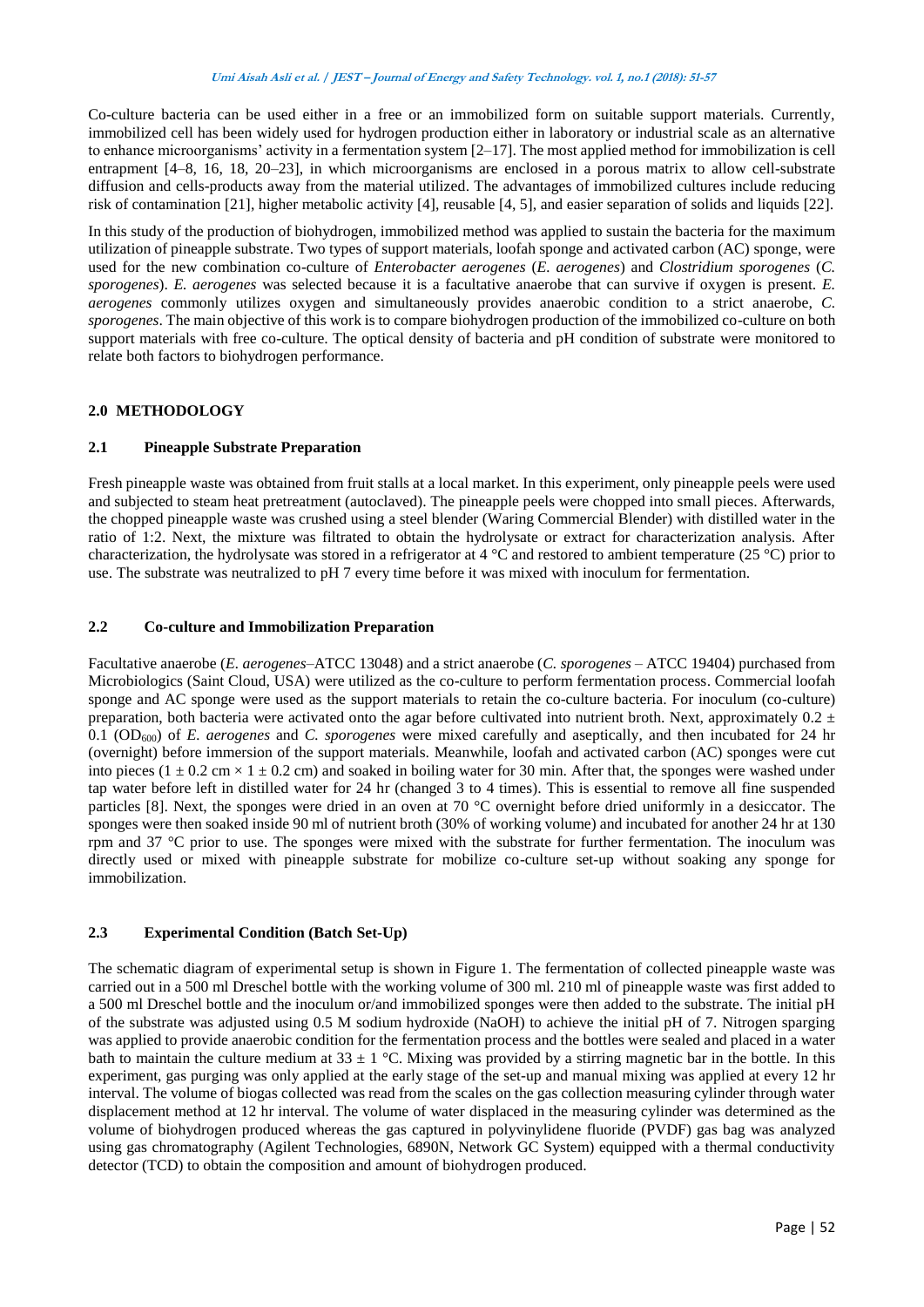

**Figure 1.** Schematic diagram of the experimental set up

## **3.0 RESULTS AND DISCUSSION**

Figure 2 presents cumulative biohydrogen production of immobilized activated carbon (AC), loofah sponge (LS), and free cell (FC) throughout the experiment. AC and LS reached the maximum production during 48 hr fermentation time while FC reached the maximum cumulative biohydrogen at 36 hr and decreased slightly at 48 hr fermentation time. For FC, during 48 hr fermentation time, the volume of biogas captured increased but the biohydrogen percentage was low due to high content of carbon dioxide  $(CO_2)$ . The decrement of biohydrogen production might be due to exhausted nutrient that potentially occurred after a certain extended period. In this stage, a metabolic shift of biohydrogen-producing pathways to biohydrogen-inhibiting biochemical reaction occurred [24]. Biohydrogen formation could be reduced by the formation of fatty acid with high  $CO<sub>2</sub>$  content in biogas composition.



**Figure 2.** Cumulative biohydrogen production for different immobilized support materials

Figure 3 shows the biohydrogen production rate obtained for FC co-culture, as well as immobilized co-culture onto LS and AC sponge. As can be seen in Fig. 3, the highest rate obtained using immobilized AC sponge was obtained at 35 mmol/hr/Lsubstrate after 24 hr fermentation time. However, the production rate dropped approximately 22% after 36 hr and further decreased by approximately 16% towards the end of fermentation. Meanwhile, immobilized LS facilitated a consistent increase of biohydrogen production rate from only 7.86 mmol/hr/Lsubstrate at the early stage and reached 21.54 mmol/hr/Lsubstrate after 48 hr fermentation time, which is up to 60% increment. For FC co-culture, the highest rate was achieved at 12 hr fermentation time and dropped at every interval until the end of observation. The different production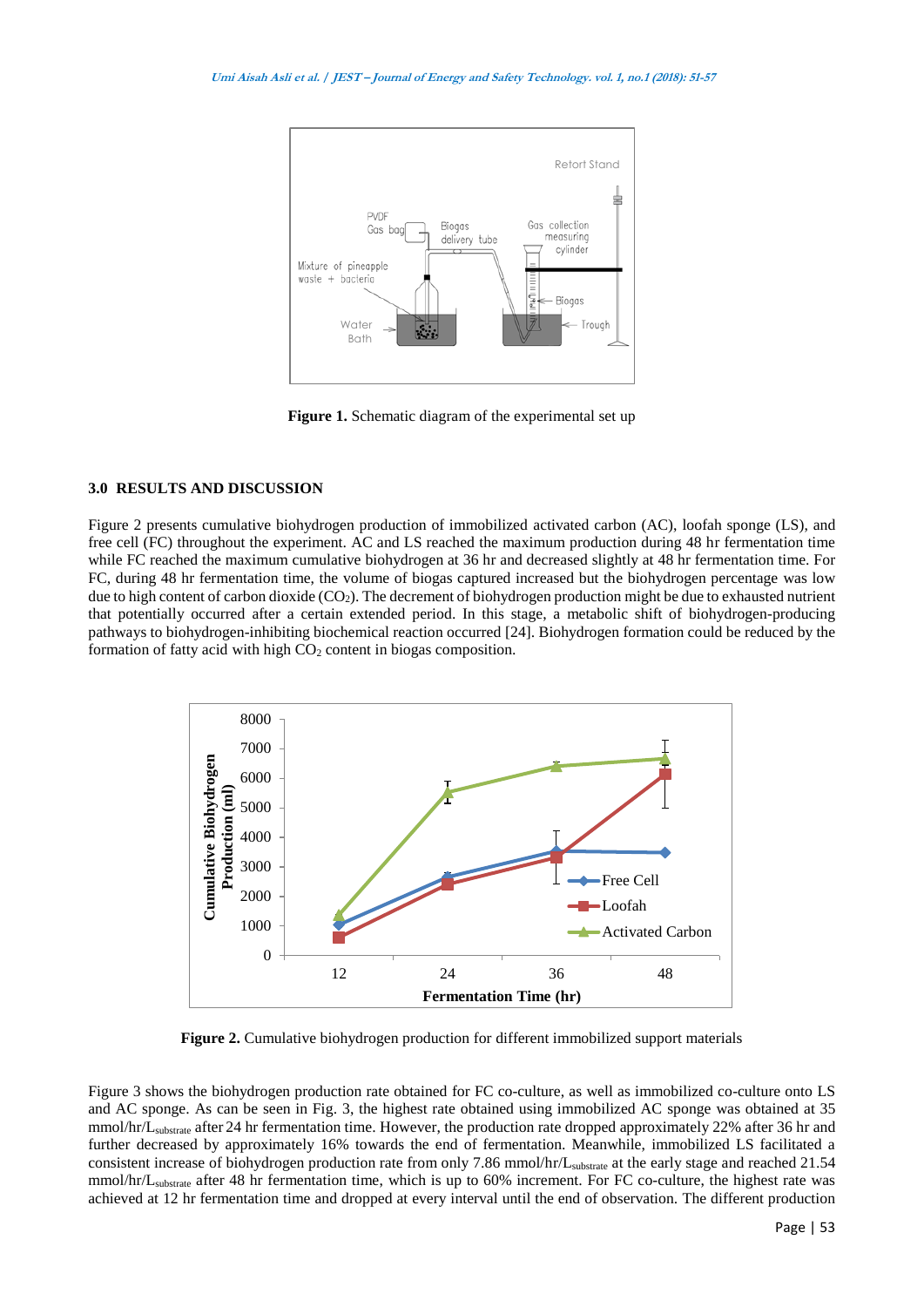trends by immobilized co-culture on the support materials of AC and LS might be due to the retention on the sponge [8]. It could also be due to imperfect immobilized cell loading amount that resulted in poor mass transfer and led to poor biohydrogen production [25].



**Figure 3.** Biohydrogen production rate for different immobilized support materials

The relation of biohydrogen production rate with optical density  $(OD_{600})$  of bacteria and pH changes of the substrate was studied, and this is shown in Figure 4. The graphs showed that the highest OD concentration of the co-culture was mostly achieved after 24 hr fermentation time and afterwards they started to reach the stationary phase. This indicated the growth of the bacteria during the middle of exponential stage and started to utilize the pineapple substrate, which produced high amount of biohydrogen. Slightly lower biohydrogen started to be produced as the inoculum grew slightly before reaching the stationary phase.

In addition, the production also remained high during the acidogenesis stage for all conditions based on the reduction of pH from the initial pH value. The reduction of pH occurred due to the production of organic acid as the byproduct instead of biohydrogen. Clearly, methanogenic hydrogen consumers are absent in this fermentation system because no methane was detected in this study and biohydrogen reached the maximum production at a certain interval.

The pH reduction started when the inoculum was mixed with the substrate and it is in contrast with the OD $_{600}$  of the bacteria, which increased gradually until 36 hr fermentation time. Initial pH is a very important parameter as it will determine the survival of the inoculum introduced. As it is introduced at right or suitable pH, it will grow and acidogenesis will start. All samples showed that the pH dropped at only moderately acidic pH around 5.8 to 6 and the cumulative biohydrogen produced was higher, which is similar to a previous discussion that moderately acidic pH is good for inhabiting methanogenic activity and enhancing hydrogen-producing bacteria to produce biohydrogen [20, 25]. In this study, the pH dropped during 12 hr and 24 hr fermentation time, in which the production of  $CO_2$  is high or maximum. It suggests that the reduction of pH happened due to the production of soluble metabolites [16] and also due to the increase of CO<sup>2</sup> content in biogas.

Overall, it could be emphasized that in this experiment, the co-culture inoculum seems to have taken a short period of time (within 24 hr) to survive in the substrates, despite that inoculum usually takes some time to adapt to the environment before starting to produce biohydrogen [20, 26, 27]. The initial  $OD_{600}$  of every co-culture used was in the range of 0.2– 0.3. After 12 hr, the OD<sub>600</sub> increased and doubled at 24 hr and started to decrease after 36 hr.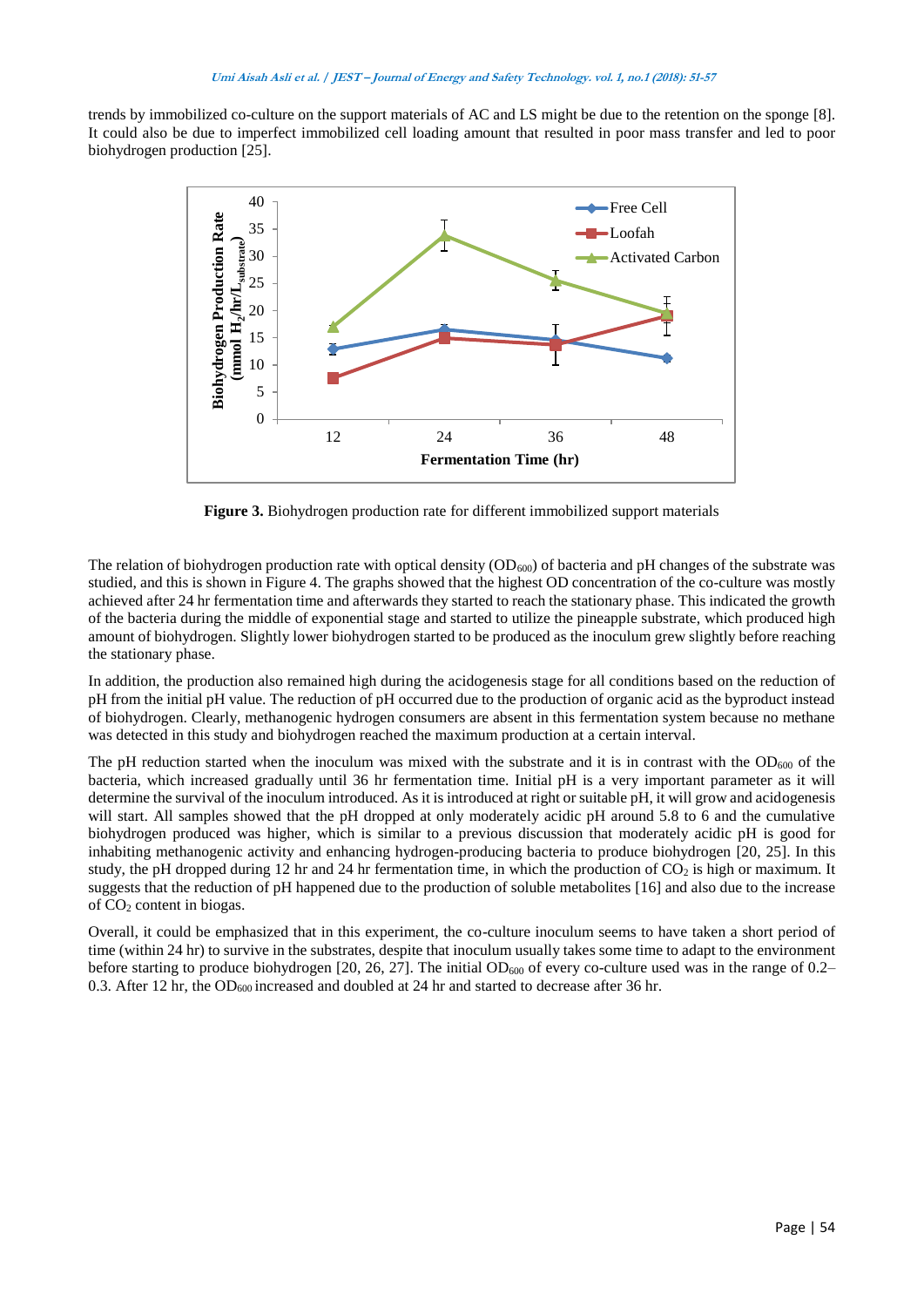

**Figure 4.** Relationship of biohydrogen production rate with optical density and pH changes for (a) free cell, (b) immobilized loofah sponge, and (c) activated carbon sponge

#### **4.0 CONCLUSION**

The biohydrogen production rate using co-culture by immobilization reached up to 39 mmol/hr/L<sub>substrate</sub>. The combination of co-culture *E. aerogenes* and *C. sporogenes* worked well with the utilization pineapple substrate. Immobilization using AC sponge was determined as a better support material compared to LS, which could enhance approximately 67% of the production rate compared to FC co-culture.

#### **Acknowledgements**

The authors acknowledge the support by the Malaysian Ministry of Higher Education (MOHE) and GUP UTM research grant (Q.J10030000.2644.06J00, Q.J10030000.2644.09J17, and Q.J130000.2544.09H24) for funding the research.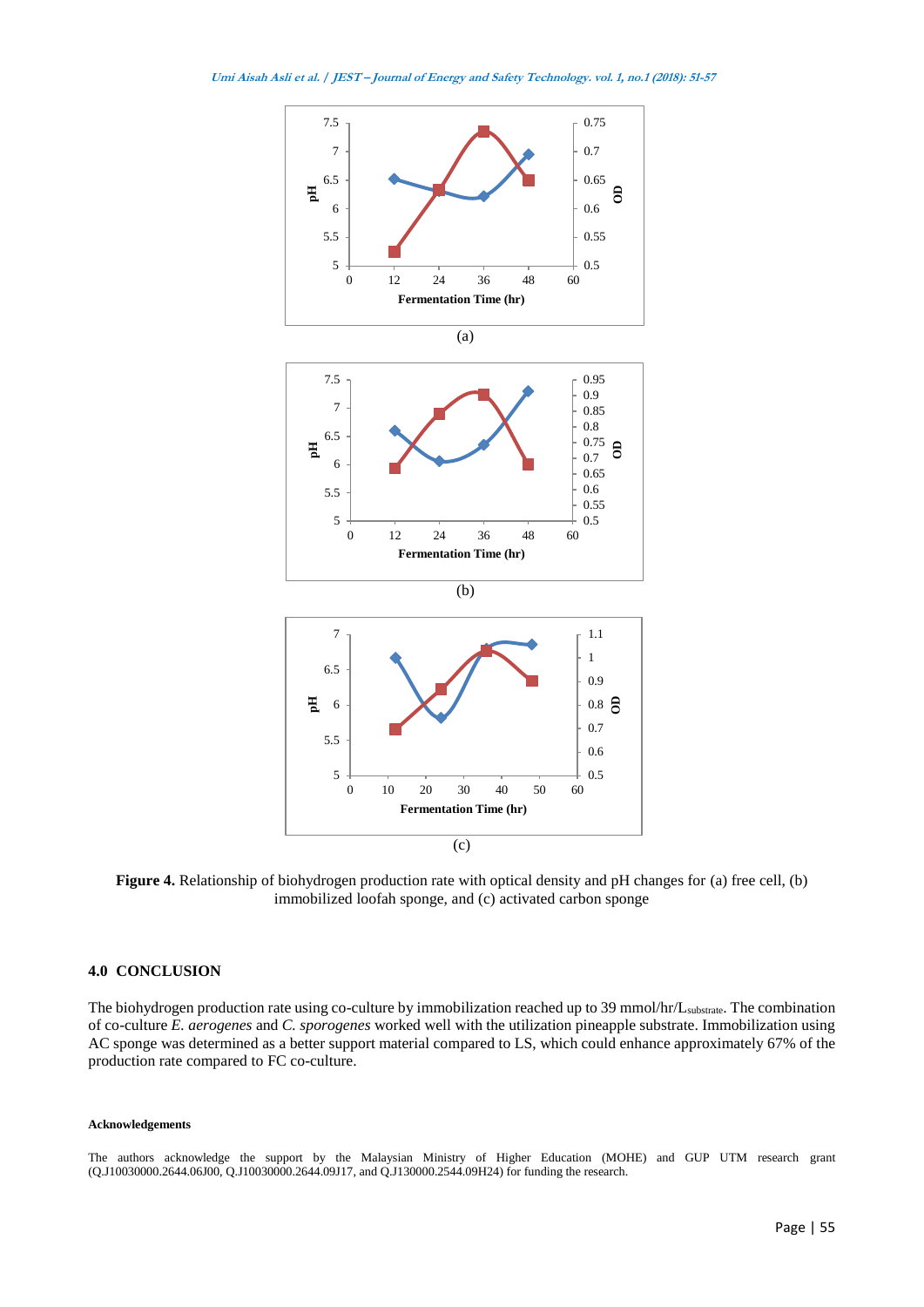#### **References**

- [1] P. Sivagurunathan, P. Anburajan, J. H. Park, G. Kumar, H. D. Park, and S. H. Kim (2017). Mesophilic biogenic H2 production using galactose in a fixed bed reactor. *Int. J. Hydrogen Energy*, vol. 42, no. 6, pp. 3658–3666.
- [2] K. Bru *et al.* (2012). "nnovative CO2 pretreatment for enhancing biohydrogen production from the organic fraction of municipal solid waste (OFMSW). *Int. J. Hydrogen Energy*, vol. 37, no. 19, pp. 14062–14071.
- [3] L. Goers, P. Freemont, and K. M. Polizzi. (2014). Co-culture systems and technologies: taking synthetic biology to the next level. *J. R. Soc. Interface*, vol. 11, no. 96.
- [4] P.M. Kao, B.-M. Hsu, K.-H. Huang, C.-W. Tao, C.-M. Chang, and W.-T. Ji. (2014). Biohydrogen Production by Immobilized Co-culture of Clostridium Butyricum and Rhodopseudomonas Palustris. *Energy Procedia*, vol. 61, pp. 834–837.
- [5] G. Balachandar, N. Khanna, and D. Das. (2013). *Chapter 6 - Biohydrogen Production from Organic Wastes by Dark Fermentation*, 1st ed., Elsevier B.V.
- [6] T. Keskin, E. Aksöyek, and N. Azbar. (2011). Comparative analysis of thermophilic immobilized biohydrogen production using packed materials of ceramic ring and pumice stone. *Int. J. Hydrogen Energy*, vol. 36, no. 23, pp. 15160–15167.
- [7] T. Keskin, L. Giusti, and N. Azbar, "Continuous biohydrogen production in immobilized biofilm system versus suspended cell culture," *Int. J. Hydrogen Energy*, vol. 37, no. 2, pp. 1418–1424, 2012.
- [8] A. A. Rahma,. (2013). Biohydrogen Production by Modified Anaerobic Fluidized Bed Reactor ( AFBR ) Using Mixed Bacterial Cultures in Thermophilic Condition . Master Thesis. Retrieved from http://library.iugaza.edu.ps/thesis/111749.pdf.
- [9] L. Singh, M. F. Siddiqui, A. Ahmad, M. H. A. Rahim, M. Sakinah, and Z. A. Wahid. (2013). Biohydrogen production from palm oil mill effluent using immobilized mixed culture, *J. Ind. Eng. Chem.*, vol. 19, no. 2, pp. 659–664.
- [10] L. Singh, Z. A. Wahid, M. F. Siddiqui, A. Ahmad, M. H. A. Rahim, and M. Sakinah. (2013). Biohydrogen production from palm oil mill effluent using immobilized Clostridium butyricum EB6 in polyethylene glycol, *Process Biochem.*, vol. 48, no. 2, pp. 294–298.
- [11] B. Hu. (2013). Biological Hydrogen Production via Self Immobilized Bacteria, *J. Chem. Inf. Model.*, vol. 53, no. 9, pp. 1689–1699.
- [12] a. Tenca, a. Schievano, F. Perazzolo, F. Adani, and R. Oberti. (2011). Biohydrogen from thermophilic co-fermentation of swine manure with fruit and vegetable waste: Maximizing stable production without pH control, *Bioresour. Technol.*, vol. 102, no. 18, pp. 8582–8588.
- [13] N. Basak, A. K. Jana, D. Das, and D. Saikia. (2014). Photofermentative molecular biohydrogen production by purple-non-sulfur (PNS) bacteria in various modes: The present progress and future perspective, *Int. J. Hydrogen Energy*, vol. 39, no. 13, pp. 6853–6871.
- [14] P. Koskinen. (2008). *The Development and Microbiology of Bioprocesses for the Production of Hydrogen and Ethanol by Dark Fermentation*.
- [15] H. Argun and F. Kargi. (2011). Bio-hydrogen production by different operational modes of dark and photo-fermentation : An overview," *Int. J. Hydrogen Energy*, vol. 36, no. 13, pp. 7443–7459.
- [16] P. T. Sekoai and E. B. Gueguim Kana. (2013). A two-stage modelling and optimization of biohydrogen production from a mixture of agromunicipal waste, *Int. J. Hydrogen Energy*, vol. 38, no. 21, pp. 8657–8663.
- [17] L. Xiao, Z. Deng, K. Y. Fung, and K. M. Ng. (2013). Biohydrogen generation from anaerobic digestion of food waste," *Int. J. Hydrogen Energy*, vol. 38, no. 32, pp. 13907–13913.
- [18] W. Han, Z. Wang, H. Chen, X. Yao, and Y. Li. (2011). Simultaneous Biohydrogen and Bioethanol Production from Anaerobic Fermentation with Immobilized Sludge, vol. 2011, pp. 1–6.
- [19] L. Zhao *et al.* (2011). Enhanced bio-hydrogen production by immobilized Clostridium sp. T2 on a new biological carrier, *Int. J. Hydrogen Energy*, vol. 37, no. 1, pp. 162–166.
- [20] M. S. de Graaff, H. Temmink, G. Zeeman, and C. J. N. Buisman. (2010). Anaerobic Treatment of Concentrated Black Water in a UASB Reactor at a Short HRT, *Water*, vol. 2, pp. 101–119.
- [21] E. Topics. (2007). Immobilisation of yeasts for continuous fermentation," pp. 418–425.
- [22] L. Singh, Z. A. Wahid, M. F. Siddiqui, A. Ahmad, M. H. A. Rahim, and M. Sakinah.(2013). Application of immobilized upflow anaerobic sludge blanket reactor using Clostridium LS2 for enhanced biohydrogen production and treatment efficiency of palm oil mill effluent, *Int. J. Hydrogen Energy*, vol. 38, no. 5, pp. 2221–2229.
- [23] P. Sekoai, K. Yoro, and M. Daramola. (2016). Batch Fermentative Biohydrogen Production Process Using Immobilized Anaerobic Sludge from Organic Solid Waste, *Environments*, vol. 3, no. 4, p. 38.